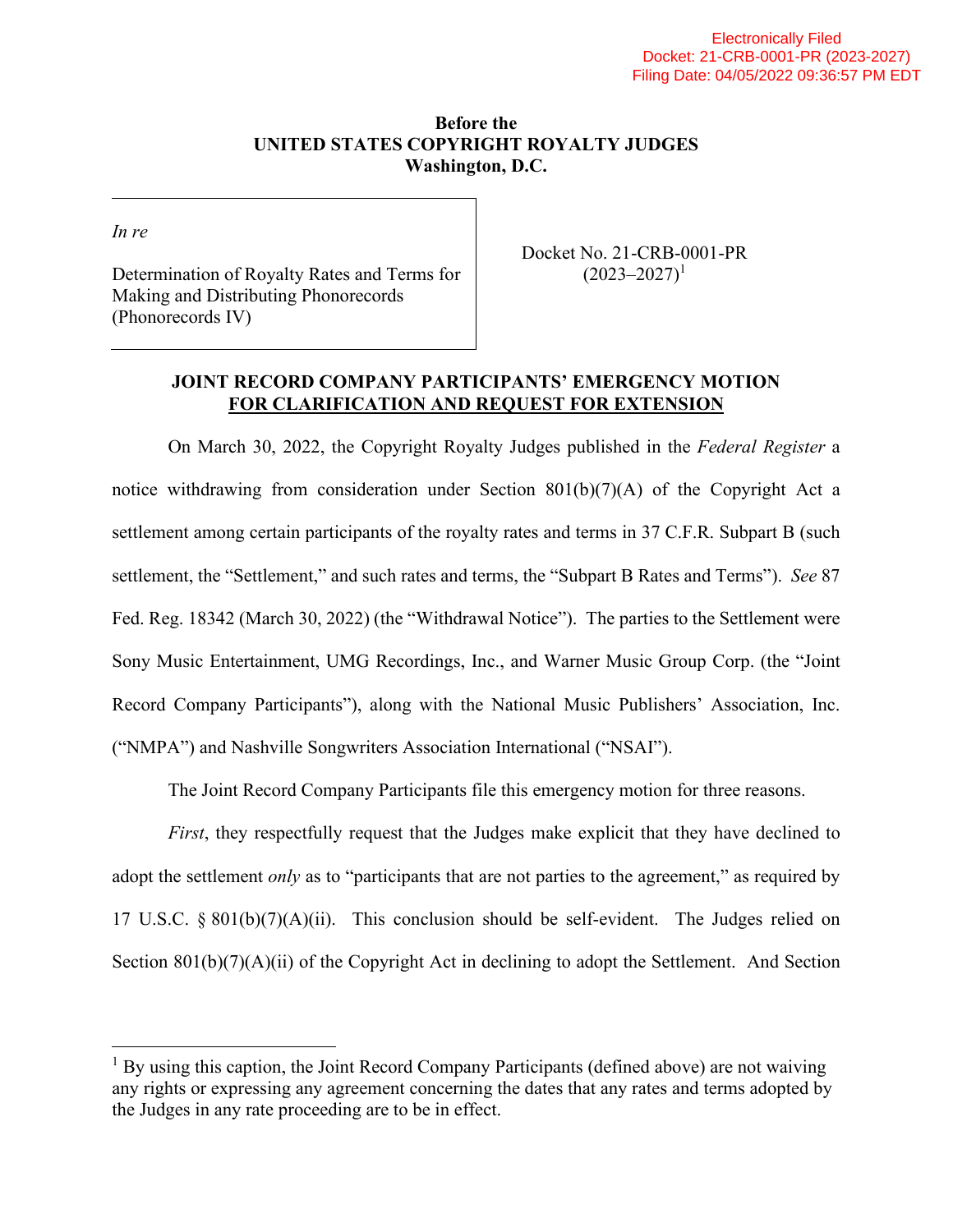$801(b)(7)(A)(ii)$  states clearly that the Judges' rejection of a settlement applies only as to "participants that are not parties to the agreement." 17 U.S.C. § 801(b)(7)(A)(ii); *see also* 37 C.F.R. § 351.2(b)(2). That is, Section  $801(b)(7)(A)(ii)$  authorizes the Judges to decline to adopt the Settlement only as to Mr. Johnson, the sole licensor participant that is not a party to the Settlement. Unfortunately, certain industry observers have misreported the issue, creating the potential for confusion about what remains to be litigated. That reporting suggests a perception that the participants will now litigate Subpart B Rates and Terms as to all copyright owners. Such a result would be contrary to the express and unambiguous terms of the Copyright Act. The Joint Record Company Participants urge the Judges to make this explicit before the filing of the cases the Withdrawal Notice anticipates. A case litigating the fair market value of mechanical licenses to Mr. Johnson's works would be very different from a case more broadly addressing Subpart B Rates and Terms.

*Second*, the Withdrawal Notice does not address the procedures to be employed in litigating the Subpart B Rates and Terms. All participants would benefit from additional procedural clarity before moving forward with this litigation, given that this is uncharted territory. While the Judges have previously struck bits of settlements found to be contrary to law, they have never before rejected the applicability of a settlement in its entirety to participants who are not parties to that settlement. *See, e.g*., 87 Fed. Reg. at 18343-44. The Joint Record Company Participants therefore ask the Judges to clarify that in filing a rebuttal case, they need only address the valuation of Mr. Johnson's works by responding to the assertions in Mr. Johnson's written direct case.

*Third*, the Joint Record Company Participants move for an extension of the deadline to file a written rebuttal statement concerning Subpart B Rates and Terms responding to the written direct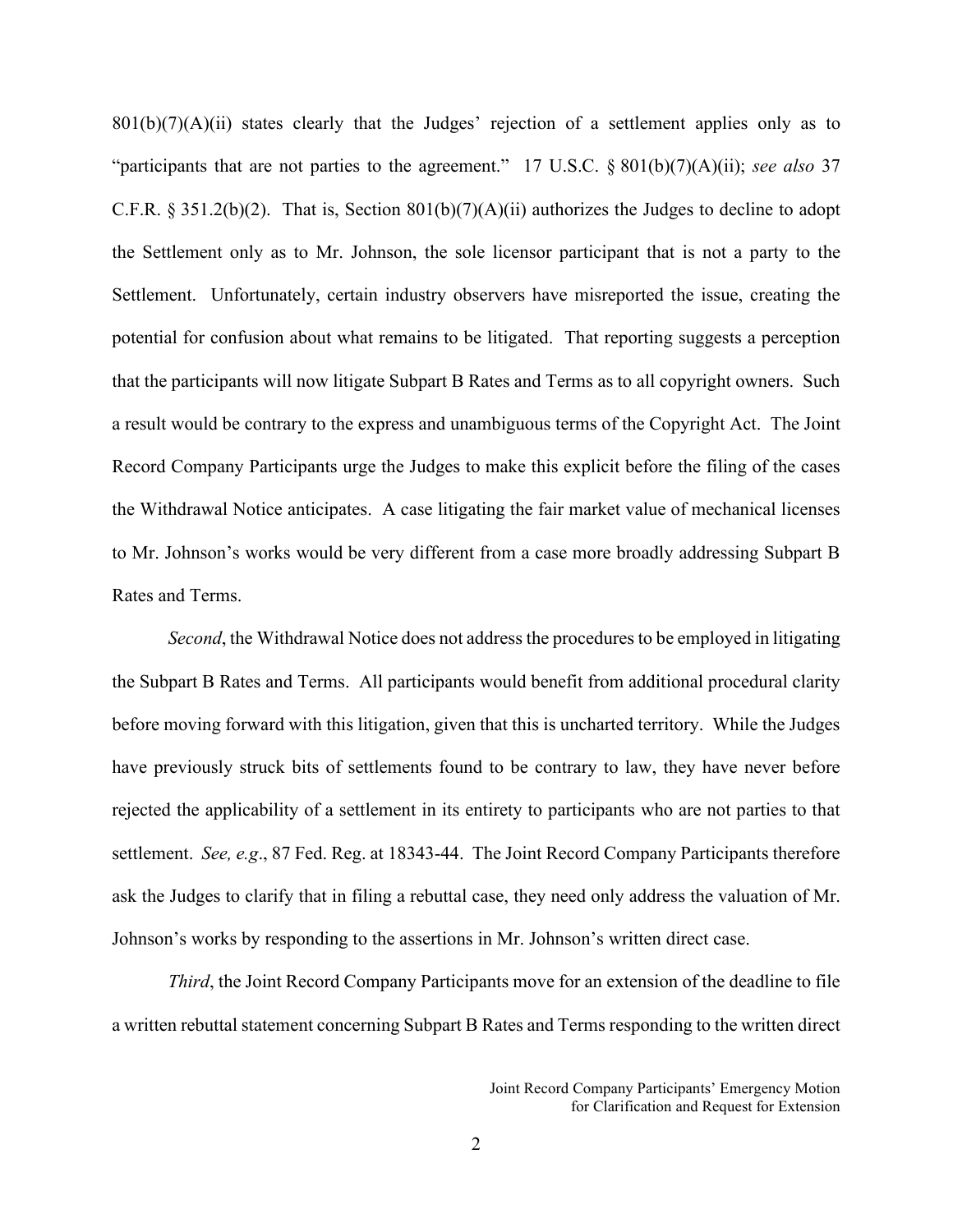statement of George Johnson and the criticisms of the Settlement by Mr. Johnson. In the absence of any contrary procedures, the scheduling order in this proceeding seems to contemplate that participants who are parties to the Settlement should file written rebuttal statements on April 22, 2022 – only 23 days after publication of the Withdrawal Notice. The Joint Record Company Participants respectfully submit that this would be an unreasonably short time to prepare a rebuttal case. That is especially so given the participants' need for additional clarity as to scope and procedures, as set forth above. Pursuant to the Judge's authority under Section  $801(c)$ , the Judges should specify a deadline for filing written rebuttal statements concerning Subpart B Rates and Terms that is at least 60 days after their issuance of an order clarifying the applicable scope and procedures.

### **I. The Judges Should Clarify that They Have Declined to Adopt the Settlement Pursuant to Section 801(b)(7)(A)(ii) Only as to Mr. Johnson**

Some of the reporting concerning the Withdrawal Notice suggests a perception that the participants will now be required to litigate Subpart B Rates and Terms as to *all* copyright owners.<sup>[2](#page-2-0)</sup> This appears to be contrary to the Withdrawal Notice and it is foreclosed by the governing provision of the Copyright Act. *See* 87 Fed. Reg. at 18343 (quoting 17 U.S.C. § 801(b)(7)(A)(ii)). Given that the Withdrawal Notice contains ambiguity on the margins, and in light of the importance of the participants' fully understanding the scope of what remains to be litigated before

<span id="page-2-0"></span><sup>2</sup> *See, e.g*., Ed Christman, *The 9.1 Cent Mechanical Royalty Rate Ditched in New CRB Ruling*, Billboard (Mar. 29, 2022), https://www.billboard.com/pro/mechanical-royalty-rate-ditched-newcrb-ruling/; Dylan Smith, *Copyright Royalty Board Rejects Mechanical-Rate Freeze: 'Vertical Integration Linking Music Publishers and Record Labels Raises A Warning Flag,'* Digital Music News (Mar. 30, 2022), https://www.digitalmusicnews.com/2022/03/30/copyright-royalty-boardmechanical-rate-freeze/.

Joint Record Company Participants' Emergency Motion for Clarification and Request for Extension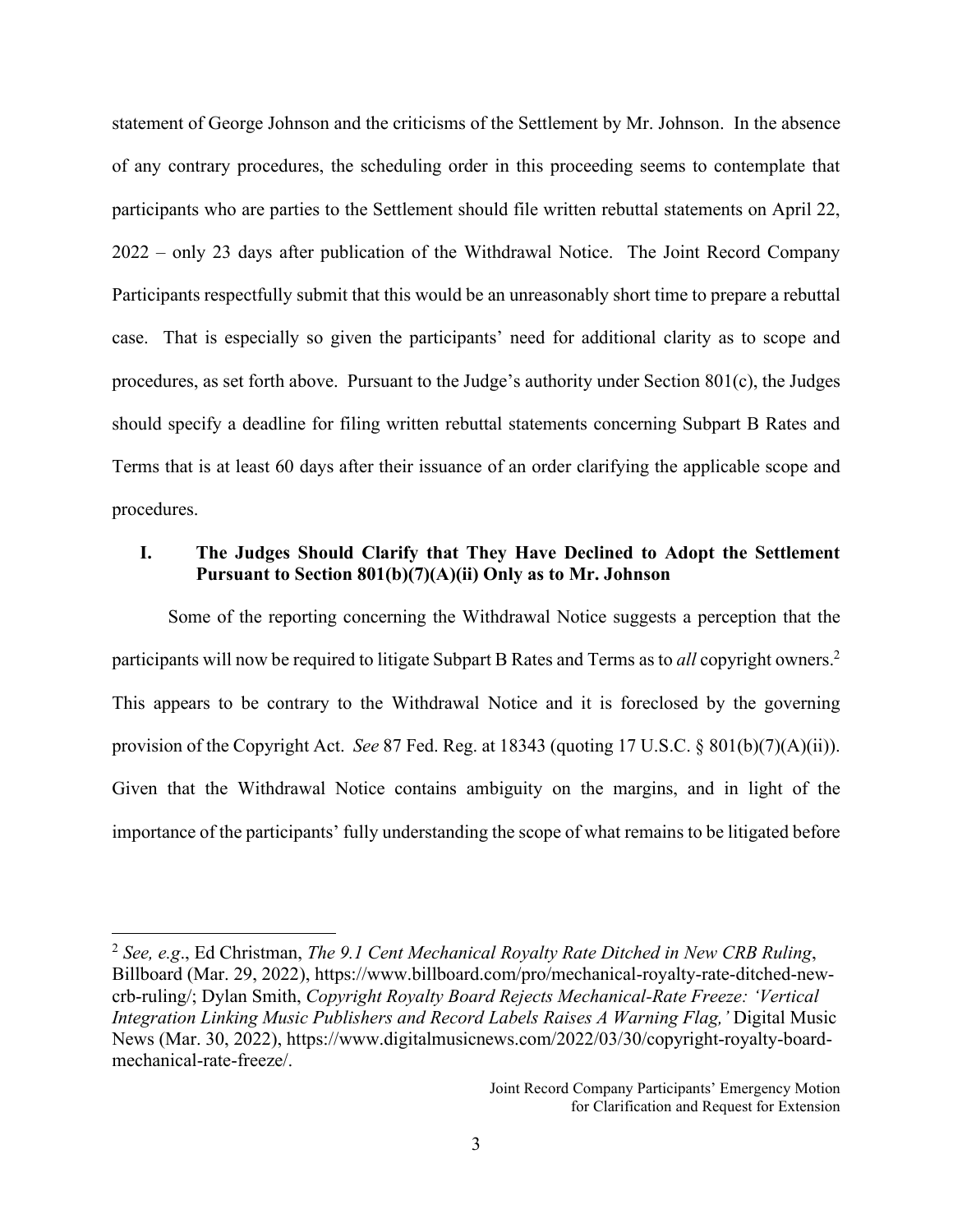filing written rebuttal statements, the Joint Record Company Participants respectfully urge the Judges to clarify the issue.

Encouraging settlements was a key goal of Congress when it adopted the current ratesetting procedures. H. Rep. No. 108-408, at 30 (Jan. 30, 2004) ("the Committee intends that the bill as reported will facilitate and encourage settlement agreements for determining royalty rates"). Toward that end, the theme of settlement pervades the rate-setting provisions of the Copyright Act. Every proceeding begins with a voluntary negotiation proceeding. 17 U.S.C. § 803(b)(3). Later, the Judges are to order a settlement conference. 17 U.S.C.  $\S 803(b)(6)(C)(x)$ . And the limited, enumerated functions of the Judges include specific instructions for how settlements are to be handled. 17 U.S.C. § 801(b)(7)(A). Those instructions are clear and detailed, and set forth the process the Judges must follow in evaluating a settlement.

Specifically, and as set forth in the Withdrawal Notice, when a settlement is reached, the Judges are to provide those that would be bound by a determination based on the settlement "an opportunity to comment on the agreement," and they are to provide participants in the proceeding that would be bound by such a determination "an opportunity to comment on the agreement and object to its adoption as a basis for statutory terms and rates." 17 U.S.C. § 801(b)(7)(A)(i); *see also* 87 Fed. Reg. at 18343. In other words, although non-participants may offer comments regarding agreements, they have no right to object to agreements. The Judges then "may decline to adopt the agreement as a basis for statutory terms and rates" only if a "participant" objects to the settlement and the Judges conclude "that the agreement does not provide a reasonable basis for setting statutory terms or rates." 17 U.S.C. § 801(b)(7)(A)(ii); *see also* 87 Fed. Reg. at 18343. This is what the Judges did in the Withdrawal Notice.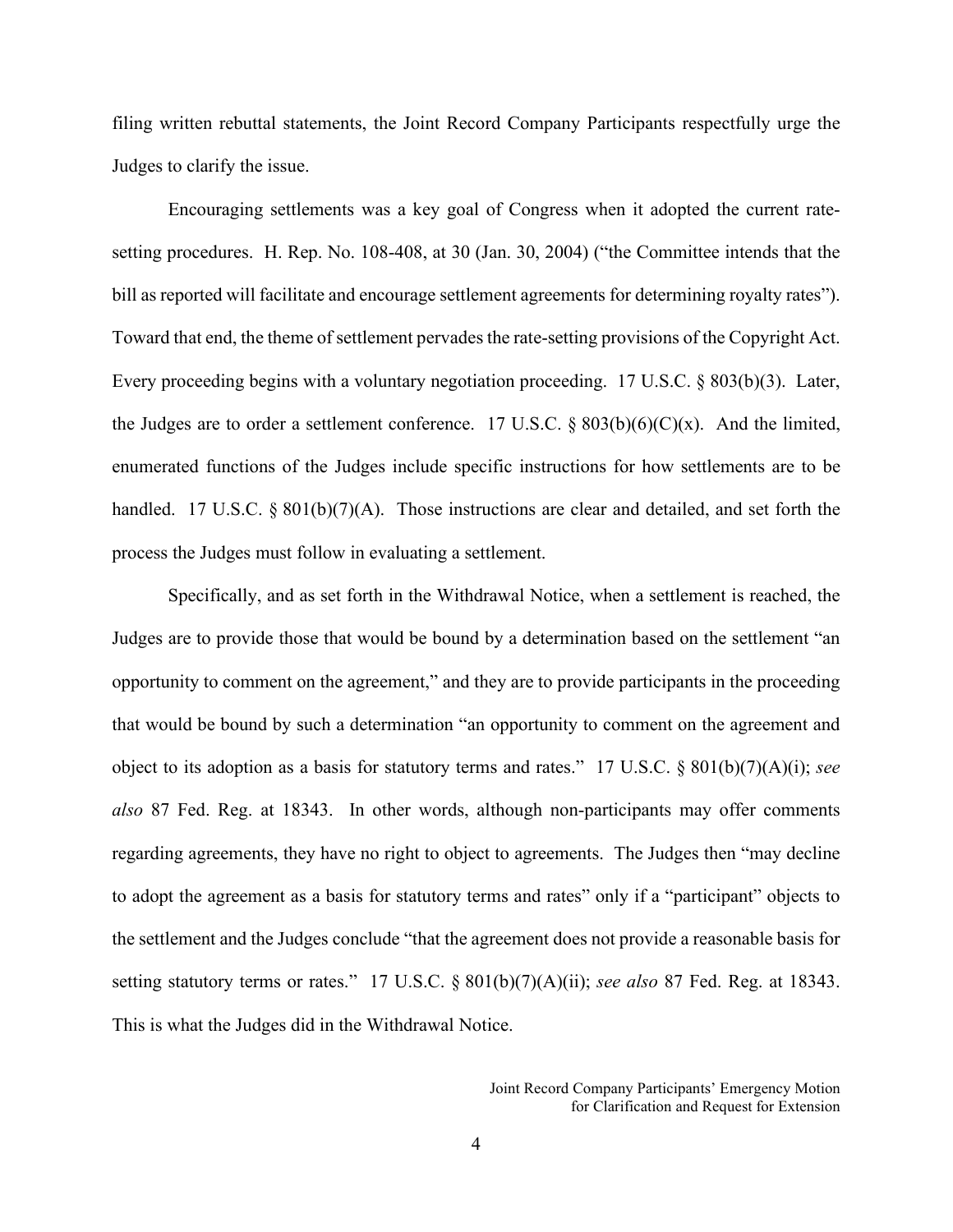However, Section  $801(b)(7)(A)(ii)$  authorizes the Judges to decline to adopt a settlement as the basis for statutory terms and rates *only* for a specific and limited group of persons and entities: "participants that are not parties to the agreement." 17 U.S.C. § 801(b)(7)(A)(ii). That is, the Judges may decline to adopt a settlement as to the objecting participants in a proceeding who will go on to litigate, but they cannot decline to adopt a settlement as the basis for setting statutory terms and rates for anyone else.

It makes perfect sense that the Judges cannot decline to adopt a settlement as the basis for statutory terms and rates for participants that *are* parties to the agreement. Those parties have voluntarily agreed to particular rates and terms, as willing buyers and willing sellers. There is no reason to think the Judges need to save settling parties from themselves by negating an agreement that they have voluntarily reached, and certainly no basis in Section  $801(b)(7)(A)$  to think that the Judges have the power to upset contractual expectations by giving a party to a settlement a better deal than the one it voluntarily accepted. To the contrary, the Judges are required to determine rates and terms "that most clearly represent the rates and terms that would have been negotiated in the marketplace between a willing buyer and a willing seller." 17 U.S.C.  $\S 115(c)(1)(F)$ . Here, such an agreement has in fact been reached, leaving no need to guess at what the parties to the Settlement would agree to, and no work for the Judges to do when setting rates binding on those parties.

Nor would there be any basis for the Judges to reject the Settlement as to non-participants. Non-participants take a calculated risk when they choose to sit out a proceeding. Specifically, they decide that to save the expense and burden of participating in a proceeding, they will live with the outcome of the proceeding whatever it is. In particular, just as a dissatisfied non-participant cannot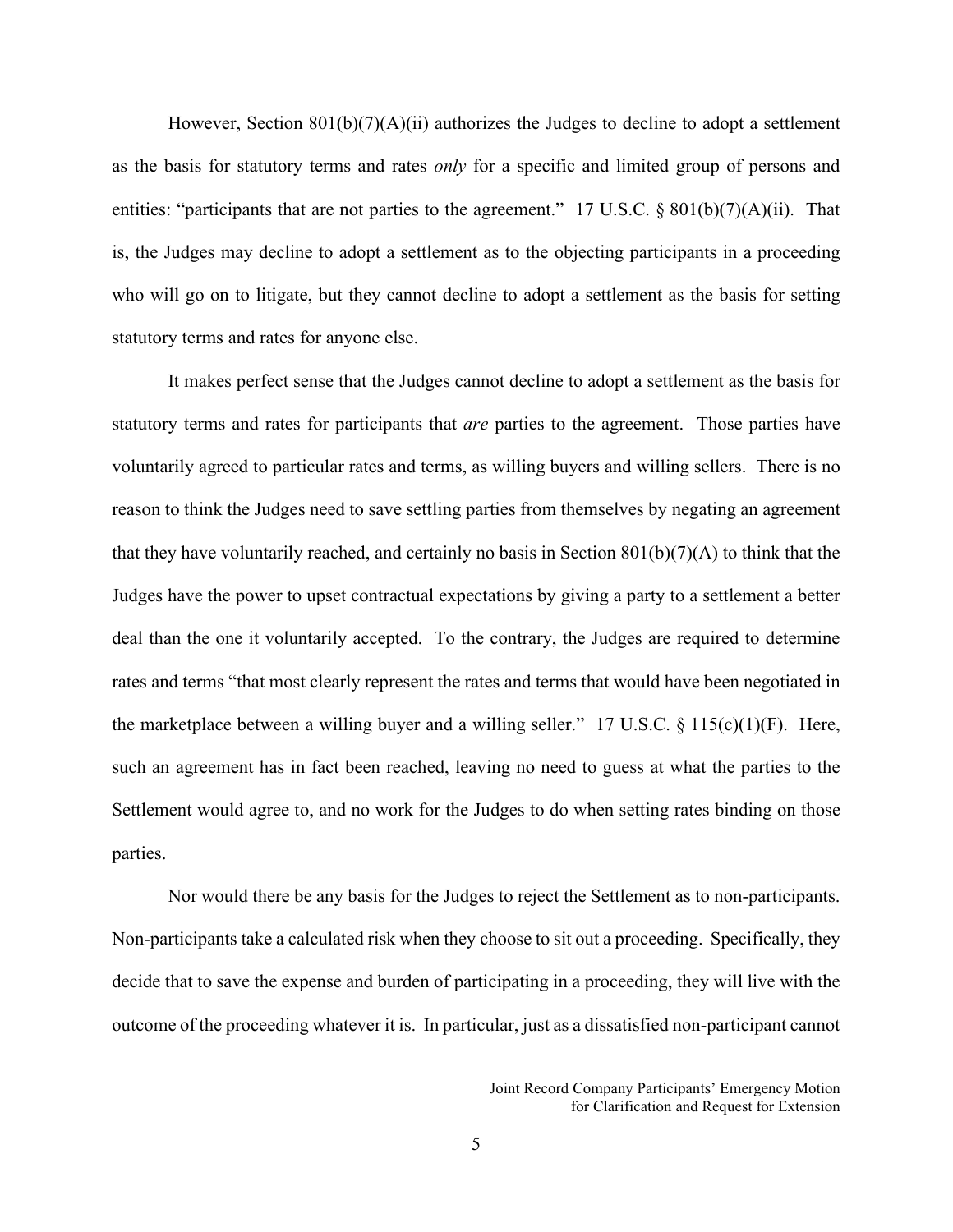seek appellate review of the outcome of a rate proceeding, *Beethoven.com v. Librarian of Congress*, 394 F.3d 939, 945-46 (D.C. Cir. 2005), non-participants may not object to any settlement reached by those who *are* prepared to undertake the expense and burden of participation. *See* 87 Fed. Reg. at 18348 ("[d]issatisfaction with the actions of a participant can only be contested by another participant, presenting competent evidence to inform the Judges of a reasonable outcome"). Thus, while Congress has authorized the Judges to decline to adopt a settlement as to an objecting participant, it expressly did not authorize the Judges to decline a settlement as to non-participants who, by definition, have chosen to allow the participants to reach an agreement on their behalf. In so doing, Congress reasonably chose to promote participation in proceedings while also giving settlements broad effect.

Because Section  $801(b)(7)(A)(ii)$  is clear that it confers upon the Judges the power to decline to adopt a settlement as the basis for statutory terms and rates only for "participants that are not parties to the agreement," the Joint Record Company Participants assume that the Withdrawal Notice was not intended to do more[.](#page-5-0)<sup>3</sup> Importantly, the Withdrawal Notice in the main is perfectly consistent with that principle. In it, the Judges explain:

> Section  $801(b)(7)(A)(ii)$  provides that the Judges "may decline to adopt the agreement as a basis for statutory terms and rates *for participants that are not parties to the agreement*," only "if any participant [in the proceeding] objects to the agreement and the [Judges] conclude, based on the record before them, if one exists,

<span id="page-5-0"></span><sup>&</sup>lt;sup>3</sup> To the extent that the Judges believe that Section  $801(b)(7)(A)(ii)$  might empower them to decline to adopt a settlement as the basis for statutory terms and rates for anyone other than Mr. Johnson, the Joint Record Company Participants respectfully submit that any such interpretation – which is contrary to the plain statutory language – would raise a novel question of law that would need to be referred to the Register of Copyrights pursuant to Section 802(f)(1)(B), and this motion should be considered a motion for such a referral.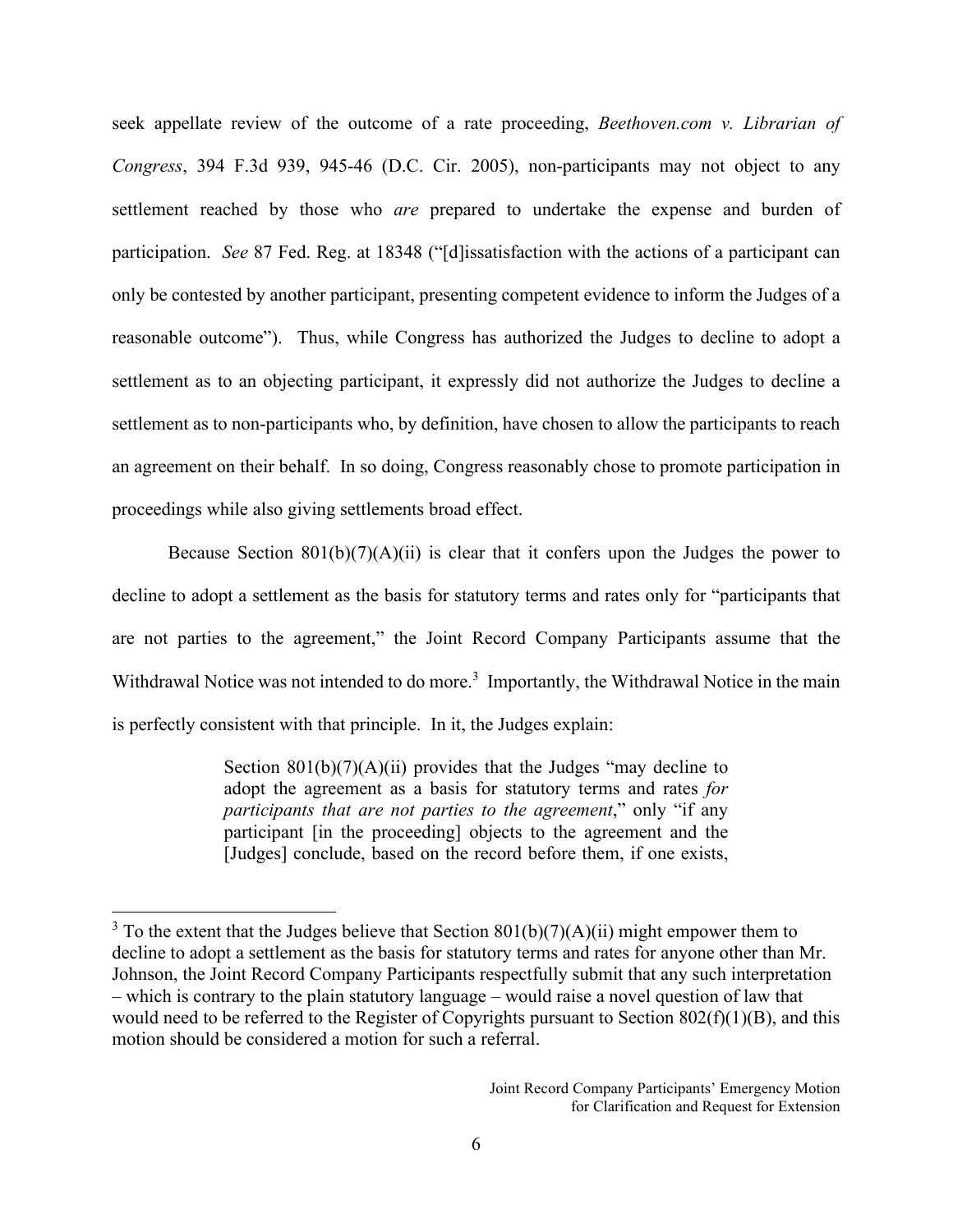that the agreement does not provide a reasonable basis for setting statutory terms or rates."

87 Fed. Reg. at 18343 (emphasis added; bracketed language in original). As this quoted language indicates, Section 801(b)(7)(A)(ii) is clear that a rejection pursuant to that provision applies only to "participants that are not parties to the agreement." Similarly, the Withdrawal Notice focuses on Mr. Johnson's objections to the settlement. 87 Fed. Reg. at 18346-47.

However, the conclusion of the Withdrawal Notice leaves ambiguity on the margins, by declaring "that the proposed settlement does not provide a reasonable basis for setting statutory rates and terms," and by not then specifying the effect of that finding. 87 Fed. Reg. at 18349. As a result, some commentators have interpreted the effect of the Withdrawal Notice as calling for litigation of Subpart B Rates and terms as to all musical works and copyright owners, not just Mr. Johnson. The Judges should clarify that, to the contrary, the going-forward scope of this litigation applies only to the Subpart B Rates and Terms for Mr. Johnson's works. That is, the Judges should clarify that, consistent with Section 801(b)(7)(A)(ii), they did not intend to reject the Settlement as to the willing buyers (the Joint Record Company Participants) and the willing sellers (the NMPA and NSAI) that entered into the Settlement, nor as to the non-participants who could have chosen to participate in order to present the Judges with alternative rates and terms and supporting evidence, but decided not to do so.

Because a rebuttal case addressing the fair market value of mechanical licenses to Mr. Johnson's works would likely be very different from a case more broadly addressing Subpart B Rates and Terms, it is important that the Judges clarify the scope of the Withdrawal Notice before the filing of written rebuttal statements.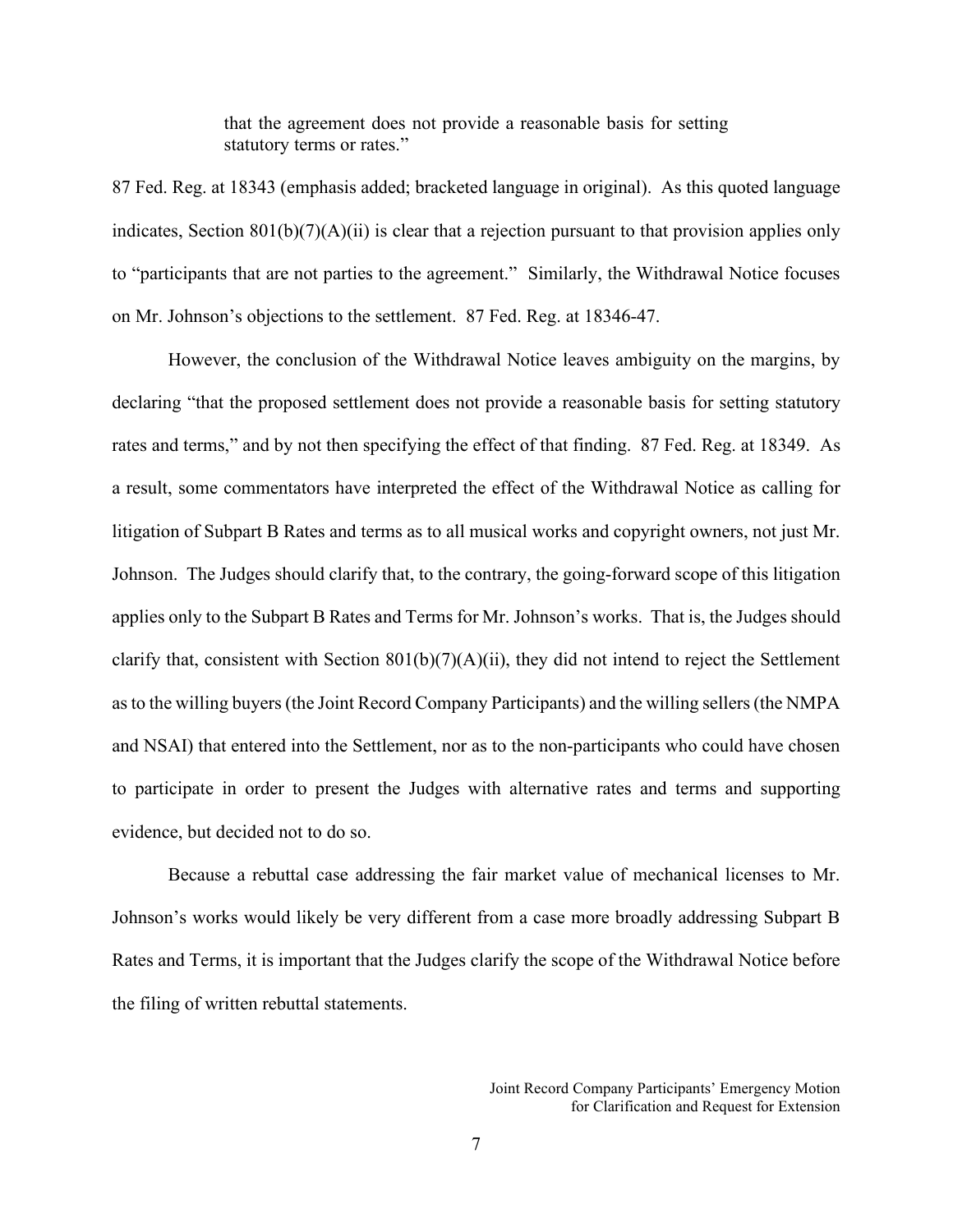## **II. The Judges Should Clarify the Procedures to Be Employed in Litigating the Subpart B Rates and Terms**

Just as the Withdrawal Notice leaves ambiguity concerning the substantive scope of the Subpart B Rates and Terms to be determined by litigation, it does not specify any procedures to be followed in litigating the Subpart B Rates and Terms. In the absence of special procedures for litigating the Subpart B Rates and Terms, the scheduling order appears to contemplate that the participants are to address the Subpart B Rates and Terms in written rebuttal statements due April 22, 2022. *See* Order Extending Deadline for Written Rebuttal Statements (Mar. 14, 2022). Given the unusual posture of this proceeding as it concerns Subpart B Rates and Terms, and that impending deadline, the Judges should clarify for the participants what the Judges expect in this regard.

The settling participants filed the Settlement with the Judges on May 25, 2021, effectively announcing their rate request in this proceeding. The Joint Record Company Participants did not withdraw from the proceeding at that time, and so remain participants in the proceeding today. When they filed the Settlement, the Joint Record Company Participants stated that they did "not expect to further participate in the Proceeding except as to prosecution of the Settlement, or if the Settlement is not adopted industry-wide with respect to Subpart B Configurations, any other matters respecting the adoption of royalty rates and terms for Subpart B Configurations." Motion to Adopt Settlement of Statutory Royalty Rates and Terms for Subpart B Configurations at 2 (May 25, 2021). Consistent with that expectation and the scheduling order adopted during the summer of 2021, the Joint Record Company Participants did not file written direct statements in this proceeding. That order specified that only "Non-Settling Parties" were to file written direct statements on October 13, 2021. Order Granting Joint Motion to Modify the Case Scheduling

Joint Record Company Participants' Emergency Motion for Clarification and Request for Extension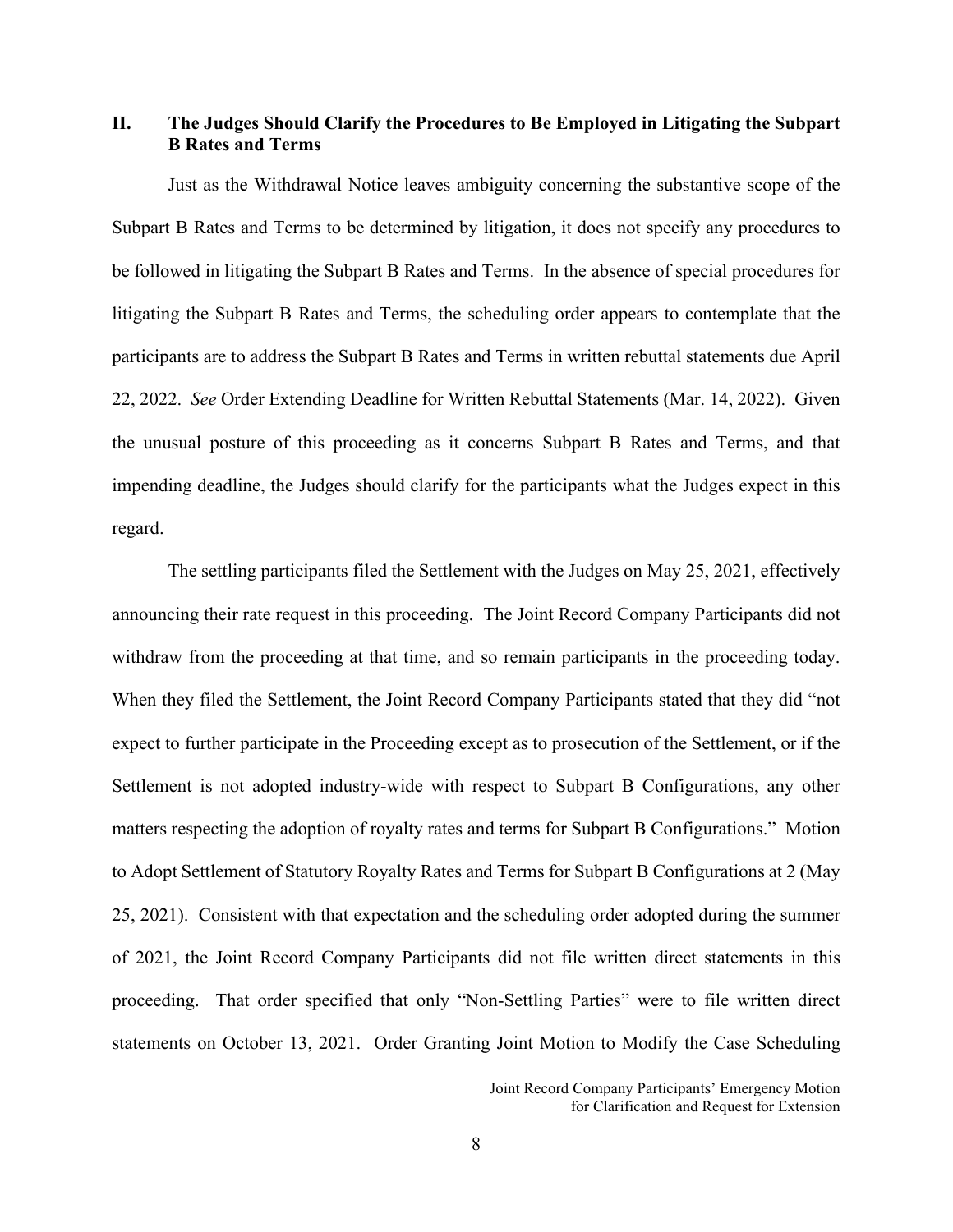Order (Aug. 3, 2021). Because the Joint Record Companies then had the Settlement pending before the Judges, they understood the scheduling order to direct them not to file a written direct statement.

Now that the Judges have declined to adopt the Settlement as the Subpart B Rates and Terms as to the sole licensor participant that is not a party to the Settlement, George Johnson, the scheduling order appears to require the Joint Record Company Participants to file a written rebuttal statement on April 22, 2022. *See* Order Extending Deadline for Written Rebuttal Statements (Mar. 14, 2022). However, the Withdrawal Notice suggests that this would be an unusual written rebuttal statement. NMPA, NSAI, Apple Inc., Google, LLC, Pandora Media, LLC and Spotify USA Inc. have all filed rate requests seeking Subpart B Rates and Terms that are the same as the ones in the Settlement in all substantive respects. Introductory Memorandum to the Written Direct Statement of Copyright Owners, App. A at A-9 (Oct. 13, 2021); Introductory Memorandum to the Written Direct Statement of Apple Inc., attachment at 10 (Oct. 13, 2021); Proposed Rates and Terms of Google LLC at 9 (Oct. 13, 2021); Proposed Rates and terms of Pandora Media, LLC at 10-11 (Oct. 13, 2021); Introductory Memorandum to the Written Direct Statement of Spotify USA Inc., Ex. B at 11 (Oct. 13, 2021). Thus, there are no Subpart B Rates and Terms issues to rebut as to those participants.

Only Mr. Johnson proposed substantively different Subpart B Rates and Terms from those provided by the Settlement: 56 cents per copy for physical phonorecords and permanent downloads. Introductory Memorandum to the Amended Written Direct Statement of George D. Johnson ("GEO") at 9, 25 (Mar. 11, 2022). The Joint Record Company Participants are certainly able to explain why Mr. Johnson's rate proposal is untethered from marketplace reality. The Joint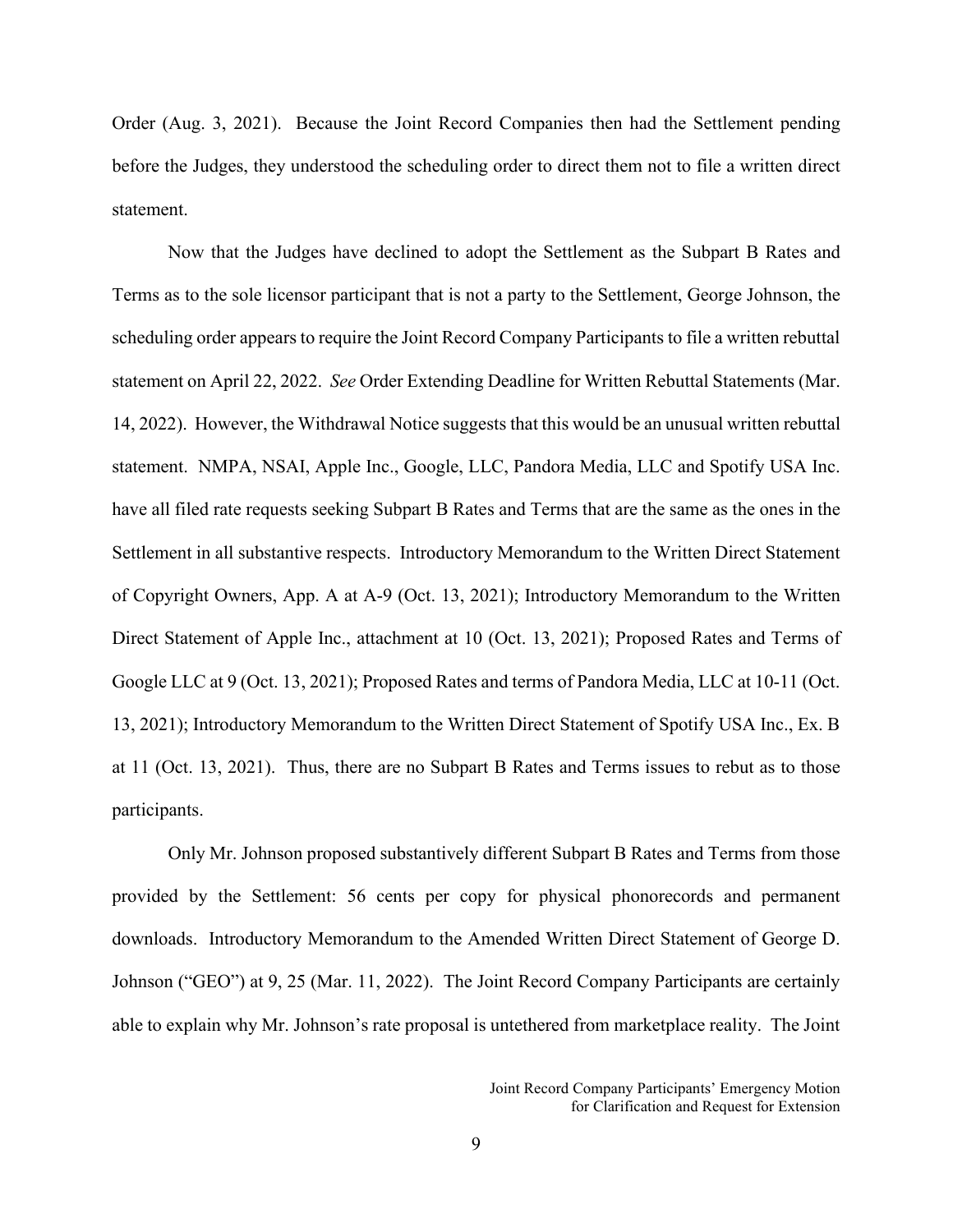Record Company Participants request that the Judges clarify that a submission addressing other issues touched on in the Withdrawal Notice is not substantively required given Section  $801(b)(7)(A)(ii)$ . In other words, the written rebuttal statement to be filed by the Joint Record Company Participants need only address the valuation of Mr. Johnson's works by responding to the assertions in Mr. Johnson's written direct statement.

## **III. The Judges Should Set a Deadline for Filing Subpart B Written Rebuttal Statements at Least 60 Days after Clarification of the Scope and Procedures for the Subpart B Litigation**

The Judges published the Withdrawal notice on March 30, 2022 – only 23 days before the current deadline for filing written rebuttal statements on April 22, 2022. The Joint Record Company Participants respectfully submit that this would be an unreasonably short time to prepare a rebuttal case responding to Mr. Johnson's assertions (let alone other, broader issues, should that be deemed necessary), given the need for clarity about matters of scope and procedure set forth in this motion. The Joint Record Company Participants request that the Judges use their authority under Section 801(c) to specify a deadline for filing written rebuttal statements concerning Subpart B Rates and Terms that is at least 60 days after their issuance of an order clarifying the applicable scope and procedures.

Dated: April 5, 2022

Respectfully submitted,

*/s/ Susan Chertkof* 

Susan Chertkof (D.C. Bar No. 434503) Kenneth Doroshow (D.C. Bar No. 429044) Jared Freedman (D.C. Bar No. 469679) RECORDING INDUSTRY ASSOCIATION OF AMERICA, INC.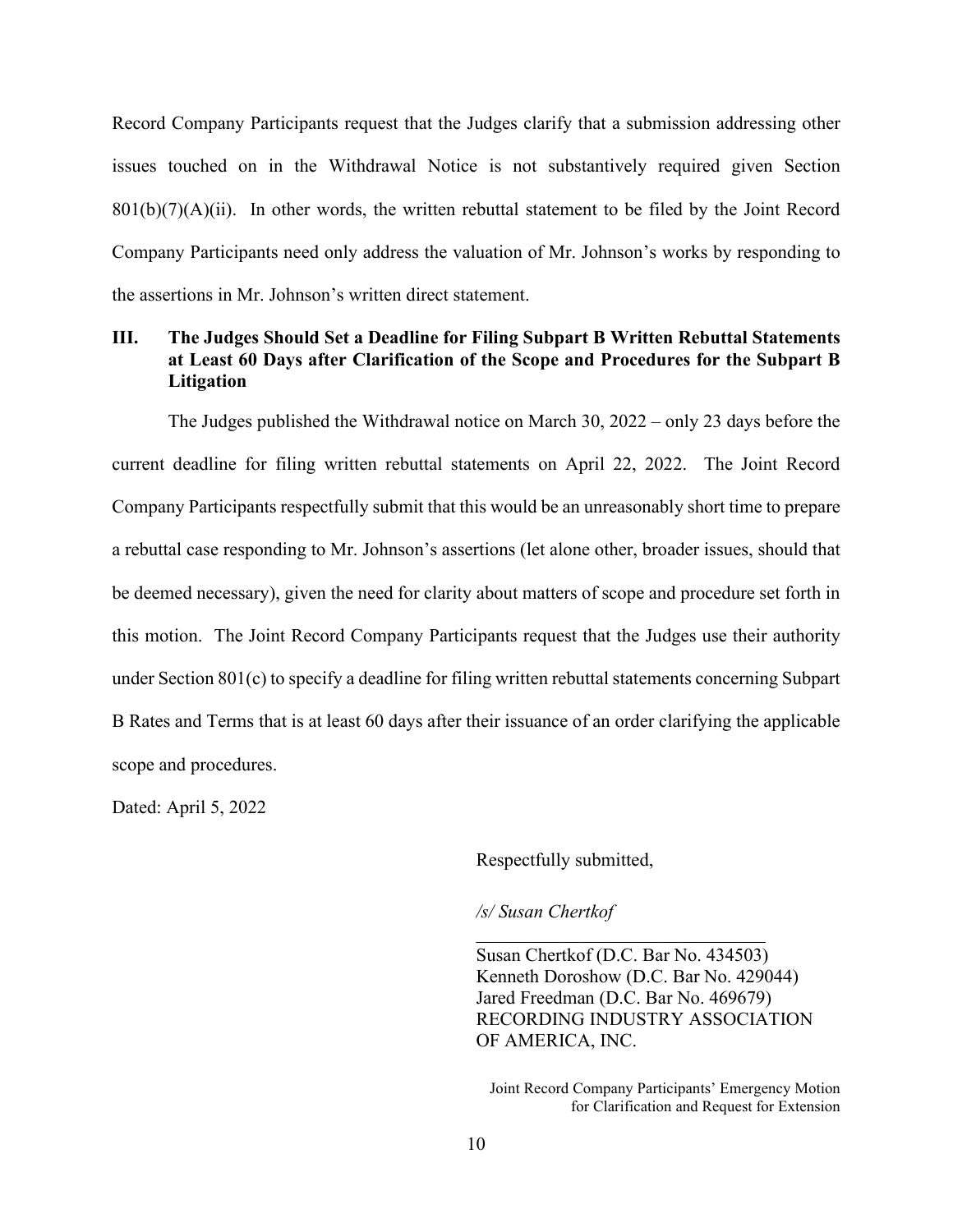1000 F Street NW, Floor 2 Washington, D.C. 20004 Telephone: (202)775-0101 schertkof@riaa.com kdoroshow@riaa.com jfreedman@riaa.com

*Counsel for Joint Record Company Participants*